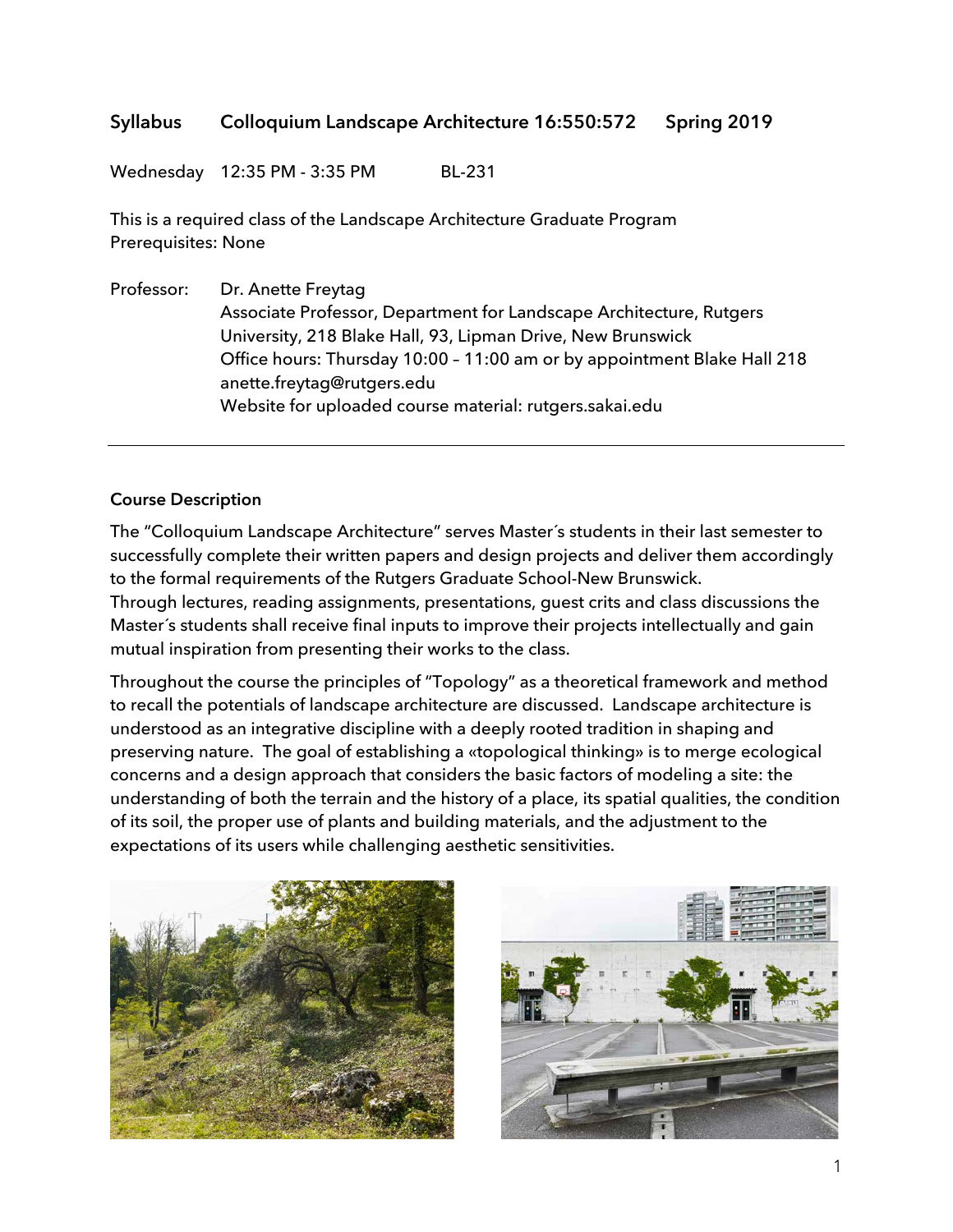## **Learning Goals and Learning Objectives**

## *Learning Goal 1:*

Students shall succeed in the timely and formally correct delivery of their Master´s Thesis and their design projects, accompanied by smaller papers. They gain valid input to intellectually improve their projects. Students who are not doing a Master´s Thesis but a Praxis Studio shall be able to improve their design solutions.

Learning objectives associated with this learning goal:

1a. Students that opted to deliver a Master´s Thesis can write a scientifically and formally correct paper that meets the formal standards of the Rutgers Graduate School. All students reflect on the standards of their final design project both in the requirements to its form (necessary number and detailing of presentation plans in different scales, accompanying sections, perspectives and models) and content (ability to present and defend a design solution). Special attention will be put on representation (modes of representation and graphic design).

1b. Students shall understand that we have entered the Age of the Anthropocene where most of our environment is man-made. As designers and thinkers, they should be able to tie into the history of human interaction with the environment and understand which forms and meanings were impressed to landscape by which societal influences.

*Learning Goal 2:* Students will learn about the aesthetic dimension of place making, especially in the urban and suburban context. They will investigate the role of subjective human experience and the impact different forms of knowledge have on the shaping and interpreting of landscapes.

Learning objectives associated with this learning goal:

2a. Students will explore place making, landscape design and garden art as creations that appeal to all human senses. They will investigate what makes a designed landscape successful and accepted by its users. In addition, they shall understand what role the subjective human experience plays in this process. Students will also explore the inherent correlation between landscape aesthetics and landscape ethics.

2b. Students will be introduced to the connection and interaction between landscape design, architecture, art and literature. They will develop skills to describe, analyze and interpret landscape architecture as a true cultural, vital and important discipline oscillating between art and science. This ability should foster the successful completion of their studies with a Master´s Thesis or a Praxis Studio. All students shall improve theirs analytical and verbal skills to present their design solutions to a final jury.

## **SAKAI**

Please make sure to check the class Sakai website regularly. All assigned reading material and all necessary information will be uploaded and regularly updated.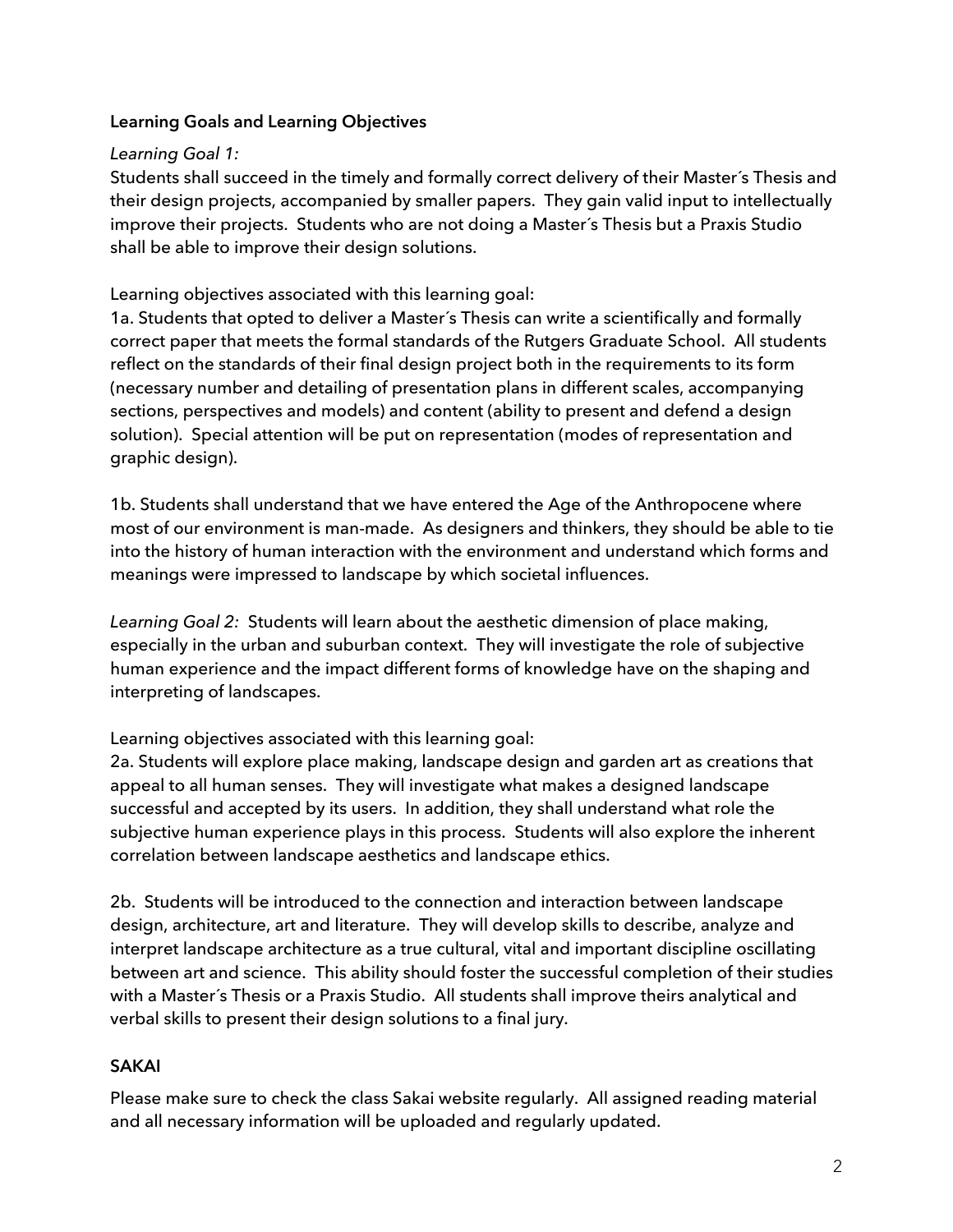

## **Reading Assignments**

You are expected to complete assigned readings and exercises before the start of class and give your personal reflection on the text. This course is about helping you to improve your Master´s Thesis or Praxis Studio Project. Thus, it is essential that you commit to coming to class prepared and that you fully participate in class discussions and assignments. All necessary texts and will be uploaded to SAKAI by the instructor. The assignments might change according to upcoming proposals from students throughout the development of the course.

#### **Accommodations for Students with Disabilities**

Please follow the procedures outlined at https://ods.rutgers.edu/students/registration-form. Full policies and procedures are at https://ods.rtugers.edu/

#### **Absence Policies**

Students are expected to attend all classes; if you expect to miss one or two classes, please use the University absence reporting website https://sim.rutgers.edu/ssra/ to indicate the date and reason of your absence. An email is automatically sent to me.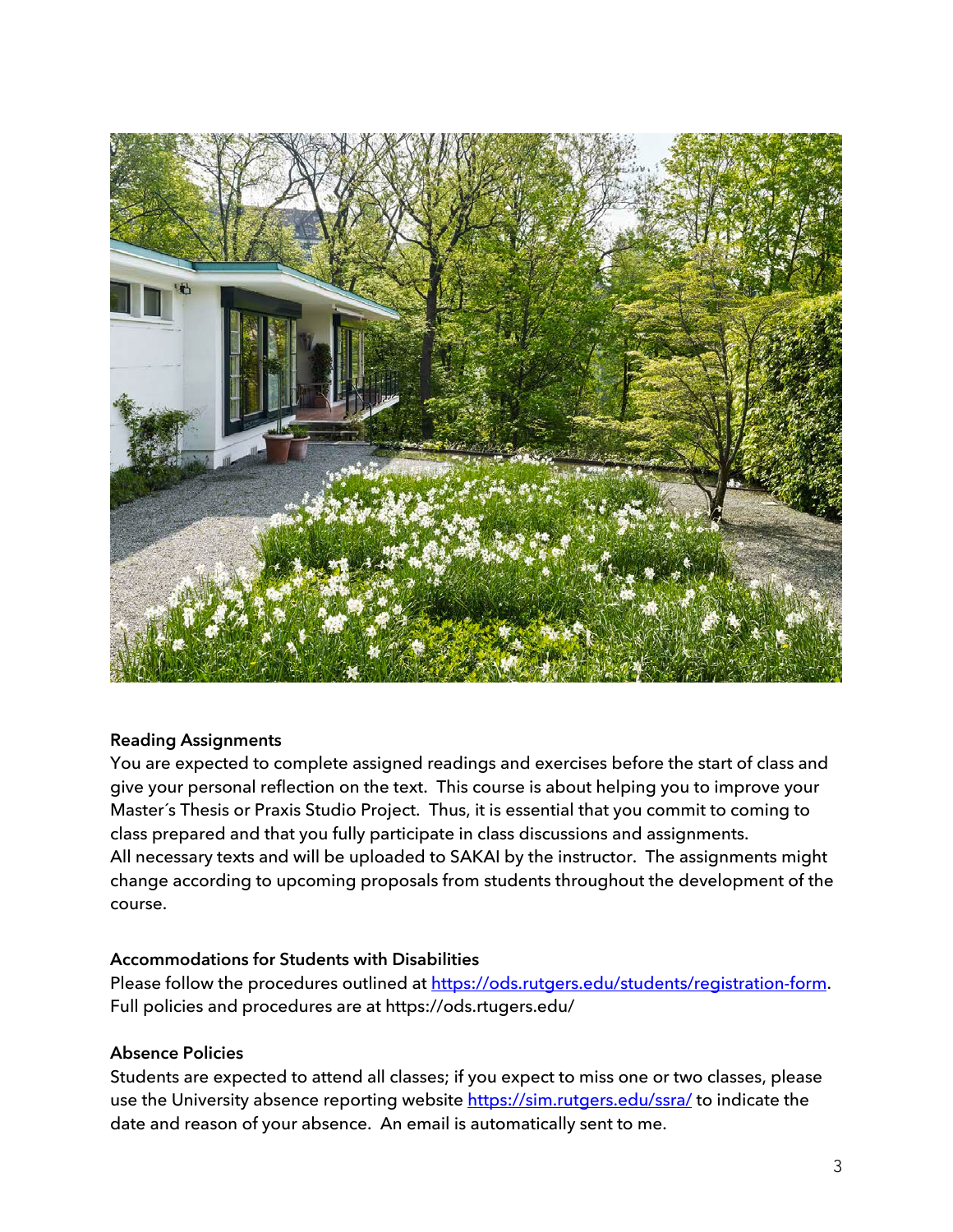# **Course Work**

Keynote presentations of lectures are usually not provided online or in print. You are encouraged to take notes during the lecture.

## **Course Evaluation**

Final Grades include: A (90-100%), B+ (86-89%), B (80-85%), C+ (76-79%), C (70-75%), D (60-69%), F (less than 60%)

| Participation in the class and in the discussions: | 30 <sup>%</sup> |
|----------------------------------------------------|-----------------|
| Own presentation:                                  | <b>20%</b>      |
| Assignments (class readings and others):           | 40%             |
| Participation in the field trip                    | 10%             |

Downgrading will be effective if students use cell phones during classes, surf in the Internet or doing other work not related to the actual class.As this course is designated to help master´s students succeed in the delivery of their thesis or improve their final designs in the praxis studio, they will strongly benefit in engaging into the course.

# Schedule of Classes: Dates, Topics and Assignments

|                | <b>Wednesday - Blake Hall 231</b>                                                                                                                                                                                                                                                                                                                                                                                                                        |
|----------------|----------------------------------------------------------------------------------------------------------------------------------------------------------------------------------------------------------------------------------------------------------------------------------------------------------------------------------------------------------------------------------------------------------------------------------------------------------|
| W <sub>1</sub> | January 23                                                                                                                                                                                                                                                                                                                                                                                                                                               |
|                | Handout: Tentative syllabus - discussing the program, adjusting dates, if needed.<br>Getting to know each other: Please shortly explain what you are working on / your<br>expectations of the class (we did this in a pre-round but not all were present and<br>maybe your projects are meanwhile more concrete).                                                                                                                                        |
|                | Checking on which reading assignments will help you improve your designs / thesis.<br>The revised syllabus will be uploaded by the end of the week.                                                                                                                                                                                                                                                                                                      |
|                | <b>Introductory Lecture</b><br>Design Pedagogy: What is a "landscapist attitude" in design?                                                                                                                                                                                                                                                                                                                                                              |
|                | Assignment 1 to be completed by Tuesday, January 29, 2pm at the latest.:<br>Please read the following texts and write a three-page reflection on each or a four<br>page long combined reflection (11 point characters, 1.5 line spacing)<br>Within your own text please summarize how you understand the basic principles of<br>Topology and please make a statement on how this theoretical framework might<br>relate to your thesis or design project. |
|                | All texts in the Folder 1_Topology on SAKAI                                                                                                                                                                                                                                                                                                                                                                                                              |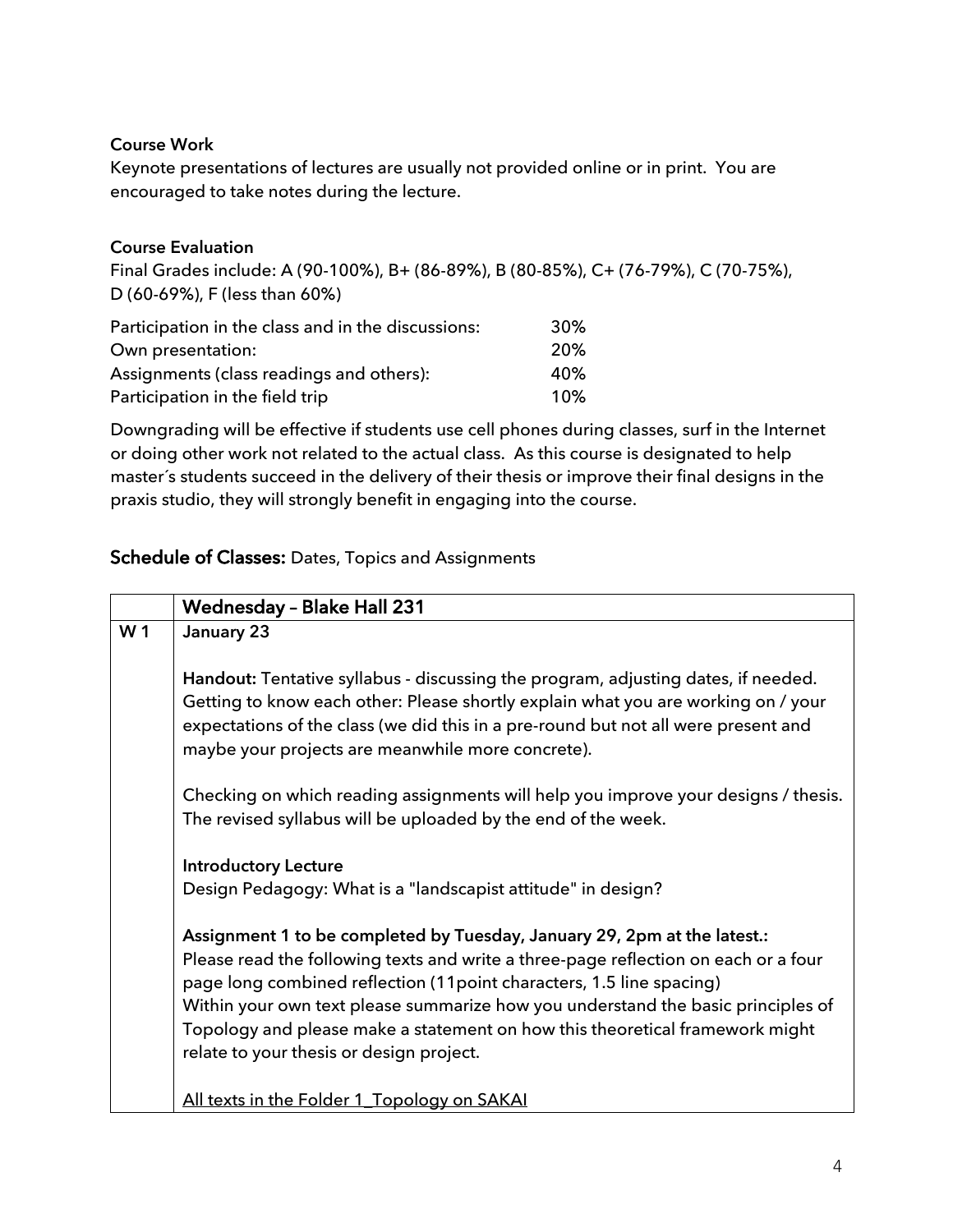|                | Your assignment has to be uploaded as a word doc or a pdf on SAKAI by Tuesday,<br>January 29, 2pm at the latest.                                                                                                                                                                                                                                                  |
|----------------|-------------------------------------------------------------------------------------------------------------------------------------------------------------------------------------------------------------------------------------------------------------------------------------------------------------------------------------------------------------------|
|                | Anette Freytag, "Topology and Phenomenology in Landscape Architecture", in:<br>Landschaftsarchitekturtheorie, ed. by Karsten Berr, Wiesbaden: Springer, 2018, 195-<br>225. YOU ONLY NEED TO READ AND SUMMARIZE 195-214                                                                                                                                            |
|                | Christophe Girot, "Breaking Ground: A Return to Topology", in: Thinking the<br>Contemporary Landscape, ed. Christophe Girot and Dora Imhof, New York:<br>Princeton Architectural Press, 2017, 135-154                                                                                                                                                             |
| W <sub>2</sub> | January 30                                                                                                                                                                                                                                                                                                                                                        |
|                | Part I Topology and Phenomenology in Landscape Architecture                                                                                                                                                                                                                                                                                                       |
|                | Class discussion based on the reading and your assignment                                                                                                                                                                                                                                                                                                         |
|                | Please also bring: Introduction (p. 7-8), Maxims (p. 46) from:                                                                                                                                                                                                                                                                                                    |
|                | Girot, Freytag et al., Topologie / Topology, Pamphlet N°15, 2012, pp. 7-8; 34-46.<br>Please bring a printout of the three pages of the text and a pencil for notes.                                                                                                                                                                                               |
|                | Part II - starting c.a. 2:20pm (Tim Marshall will arrive between 2:00/2:30pm)<br>Guest crit by Common Lecture speaker Tim Marshall (ETM Associates)<br>(see: http://etmassociatesllc.com/tim-marshall.html)                                                                                                                                                       |
|                | <b>Presentation by Nicole Cohen:</b><br>The Urban "Wildland". An intervention within the unique vegetative assemblages of<br>Liberty State Park".                                                                                                                                                                                                                 |
|                | "For my design thesis, I will be designing an educational trail system through a<br>spontaneous vegetated urban forest in the center of Liberty State Park. The trail will<br>offer accessibility, as well as educational opportunities for the community members<br>of Jersey City. The design can also serve as a model for other fourth-nature<br>landscapes." |
|                | <b>Assignment 2 for February 6:</b>                                                                                                                                                                                                                                                                                                                               |
|                | We will identify in class on January 22, who is writing the thesis in which format.                                                                                                                                                                                                                                                                               |
|                | On February 6 you will do a short presentation introducing your style format to your                                                                                                                                                                                                                                                                              |
|                | fellow students in groups according to the style you use.                                                                                                                                                                                                                                                                                                         |
| W <sub>3</sub> | February 6                                                                                                                                                                                                                                                                                                                                                        |
|                | Presentation, Class Readings and Discussion: Form                                                                                                                                                                                                                                                                                                                 |
|                | 1. The Electronic Thesis and Dissertation Style Guide of the Graduate School of                                                                                                                                                                                                                                                                                   |
|                | <b>Rutgers-New Brunswick</b>                                                                                                                                                                                                                                                                                                                                      |
|                | 2. Delivery Dates and Formal Requirements                                                                                                                                                                                                                                                                                                                         |
|                | 3. The Chicago Manual of Style (Fresh up of how to write a bibliography, how to                                                                                                                                                                                                                                                                                   |
|                | edit endnotes, place a quote etc.)                                                                                                                                                                                                                                                                                                                                |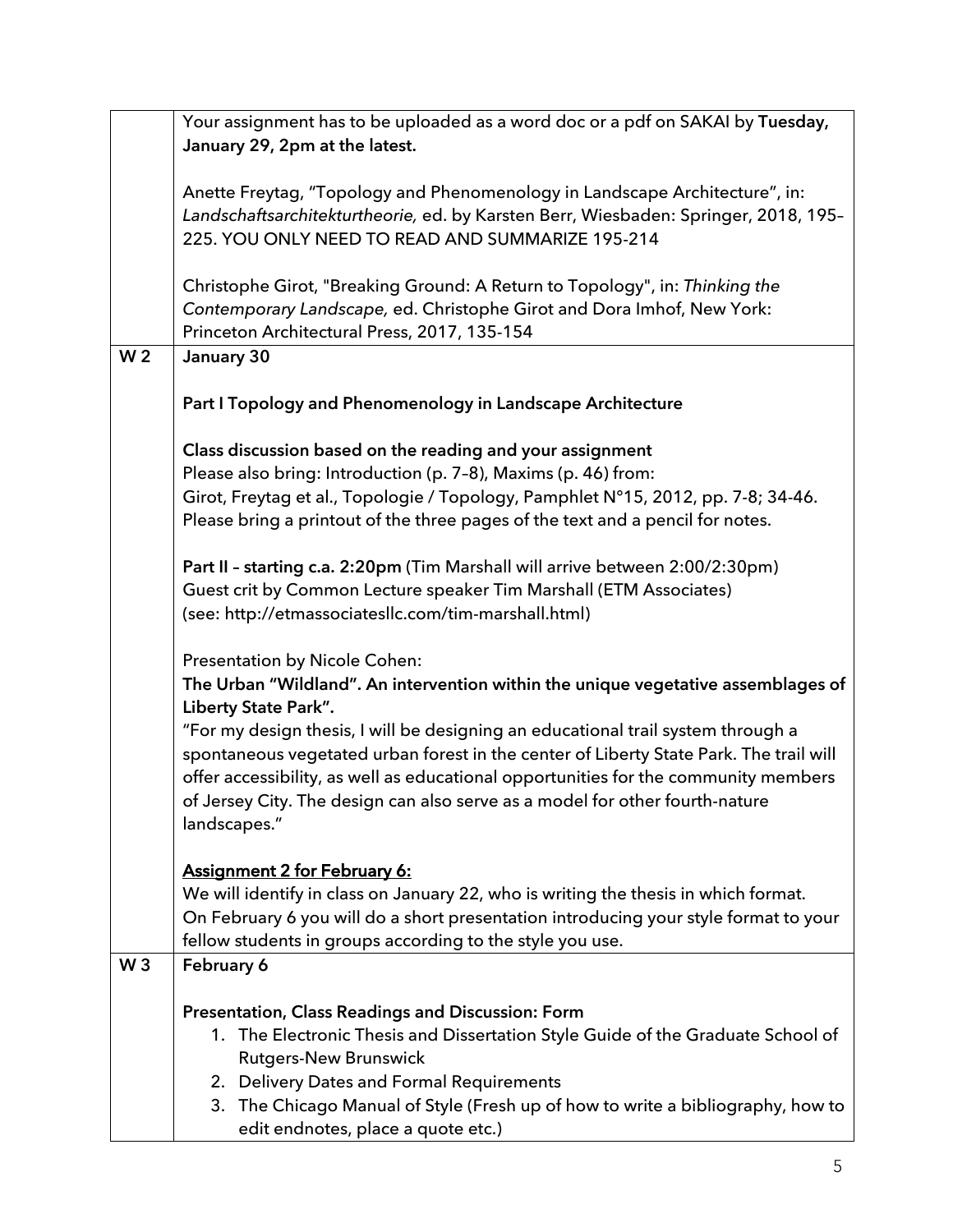|                | 4. MLA and APA (ditto)                                                                                                                                                   |
|----------------|--------------------------------------------------------------------------------------------------------------------------------------------------------------------------|
|                | Guest presentation by Art Librarian Megan Lotts on tools for the                                                                                                         |
|                | bibliography, advanced research, image use and copyright issues.                                                                                                         |
|                | Assignment 3 (also a good preparation for NJ-ASLA)                                                                                                                       |
|                | Read the three texts related to the future of Landscape Architecture and the                                                                                             |
|                | Landscape Declaration. Write a critical response of three pages. Add a fourth page                                                                                       |
|                | where you reflect how your own thesis project / praxis studio project contributes to                                                                                     |
|                | the importance of Landscape Architecture for life in the 21 <sup>st</sup> century.                                                                                       |
|                | (11 point characters, 1.5 line spacing)                                                                                                                                  |
|                | All texts on SAKAI 2 Landscape Declaration.                                                                                                                              |
|                | Please upload as word doc or pdf to SAKAI until February 12, 6pm at the latest.                                                                                          |
| W <sub>4</sub> | February 13                                                                                                                                                              |
|                | Part I Discussion of the reading assignments / connecting to own projects:                                                                                               |
|                | Richard Weller, "Stewardship Now? Reflections on Landscape Architecture's Raison<br>d'être in the 21 <sup>st</sup> Century", in Landscape Journal 33 (4), 2014, 85 - 108 |
|                | The Landscape Declaration (2017)                                                                                                                                         |
|                | Marcella Eaton, "The New Landscape Declaration: A Summit on Landscape<br>Architecture and the Future (review)", in Landscape Journal 36 (1), 2017, 90 - 92               |
|                | Part II Lecture: The Four Trace Concepts in Landscape Design                                                                                                             |
|                | Reading / discussion together (copies have been provided / pdf on SAKAI):                                                                                                |
|                | Christophe Girot, "The Four Traces Concept", in: Recovering Landscape. Essays in                                                                                         |
|                | Contemporary Landscape Architecture, ed. James Corner, New York: Princeton                                                                                               |
|                | Architectural Press, 1999, 58-67                                                                                                                                         |
| <b>W5</b>      | February 20                                                                                                                                                              |
|                | Class hosted by Rutgers LA Chair Wolfram Hoefer                                                                                                                          |
|                | Guest Critic Catherine Seavitt-Nordenson, The City College of New York                                                                                                   |
|                | https://ssa.ccny.cuny.edu/blog/people/catherine-seavitt-nordenson/                                                                                                       |
|                | Presenting:                                                                                                                                                              |
|                | <b>Travers Martin</b>                                                                                                                                                    |
|                | <b>Getting Around: A Tool Kit for Activating Idle and Contaminated Sites</b>                                                                                             |
|                | (Using three sites of the Passaic River as a case study)                                                                                                                 |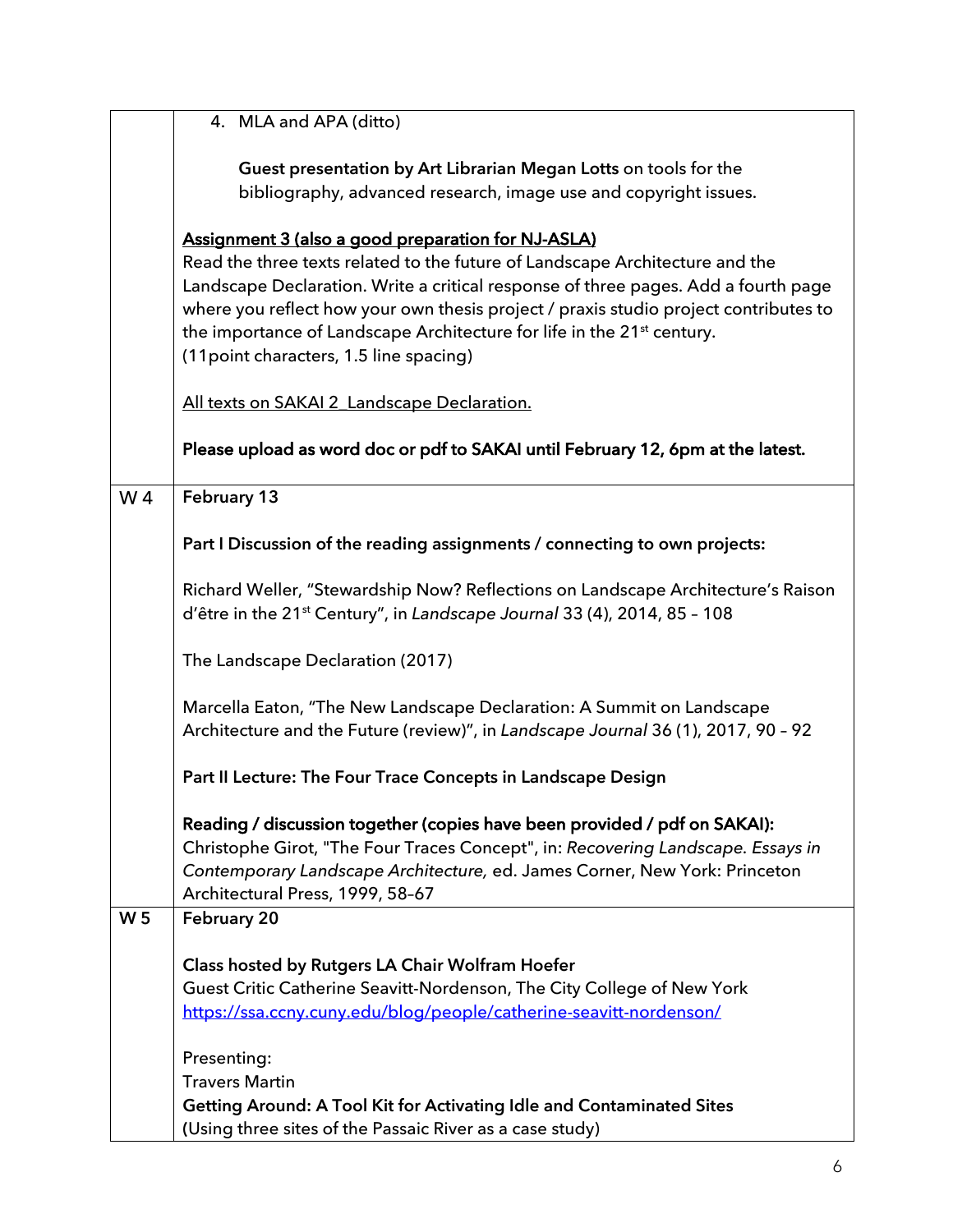Sonya Shapoval **Threshold – exploring the transitions between space at the Raymond Farm, Buck County, PA (**for the Raymond Farm see: http://www.raymondfarmcenter.org/) Anette is absent due to a lecture at Fondazione Benetton in Treviso. http://www.fbsr.it/**en**/landscape/international-landscape-study-days/giardini-storiciverita-finzione/

| W6             | February 27                                                                            |
|----------------|----------------------------------------------------------------------------------------|
|                | Guest Critic Joachim Wolschke-Bulmahn, Visiting Scholar at Dumbarton Oaks (tbc)        |
|                | (https://www.doaks.org/about/fellows and https://g.co/kgs/ujkpH6)                      |
|                |                                                                                        |
|                | Presenting:                                                                            |
|                | Mai Thy Bui<br>Unspoken Language: Nature Bridging Culture                              |
|                | (on school grounds)                                                                    |
|                | <b>Bo Peng</b>                                                                         |
|                | Sidewalk Encroachment - The Shaping of Street Space at Manhattan's Chinatown           |
|                |                                                                                        |
|                | <b>Reading assignments:</b>                                                            |
|                | Anne Whiston Spirn, "The Poetics of City and Nature: Towards a New Aesthetics for      |
|                | Urban Design", in Landscape Journal 7 (2), 108-126                                     |
|                |                                                                                        |
|                | Michel de Certeau, The Practice of Everyday Life (Part III Spatial Practices - Chapter |
|                | VII Walking in the City), Berkeley: University of California Press, 1984, 91-110       |
|                | Texts on SAKAI in 3_Poetics-city-nature_spatial practices                              |
|                |                                                                                        |
| W <sub>7</sub> | March 6 (Anette is at CELA 2019 https://cela2019.ucdavis.edu/program)                  |
|                | !! Submit sample pages of the Master's Thesis (samples from all the different sorts of |
|                | texts) in the Rutgers Thesis format for review to The Graduate School!!                |
|                | Class hosted by LA Graduate Program Director JeanMarie Hartman                         |
|                | Guest Critic: Sarah Nitchman, OJB Landscape Architecture                               |
|                | (https://www.ojb.com/team/sarah-nitchman)                                              |
|                |                                                                                        |
|                | <b>Project Presentation Praxis Studios</b>                                             |
|                | Samantha Moss                                                                          |
|                | Retroactive Reconciliation: A Design Manifesto for The White City Amusement Park,      |
|                | Trenton, New Jersey"                                                                   |
|                | Jackie Devalue                                                                         |
|                | Creating an eco-island off the court of the Bayonne Golf Course                        |
|                | A false dichotomy of urban and natural                                                 |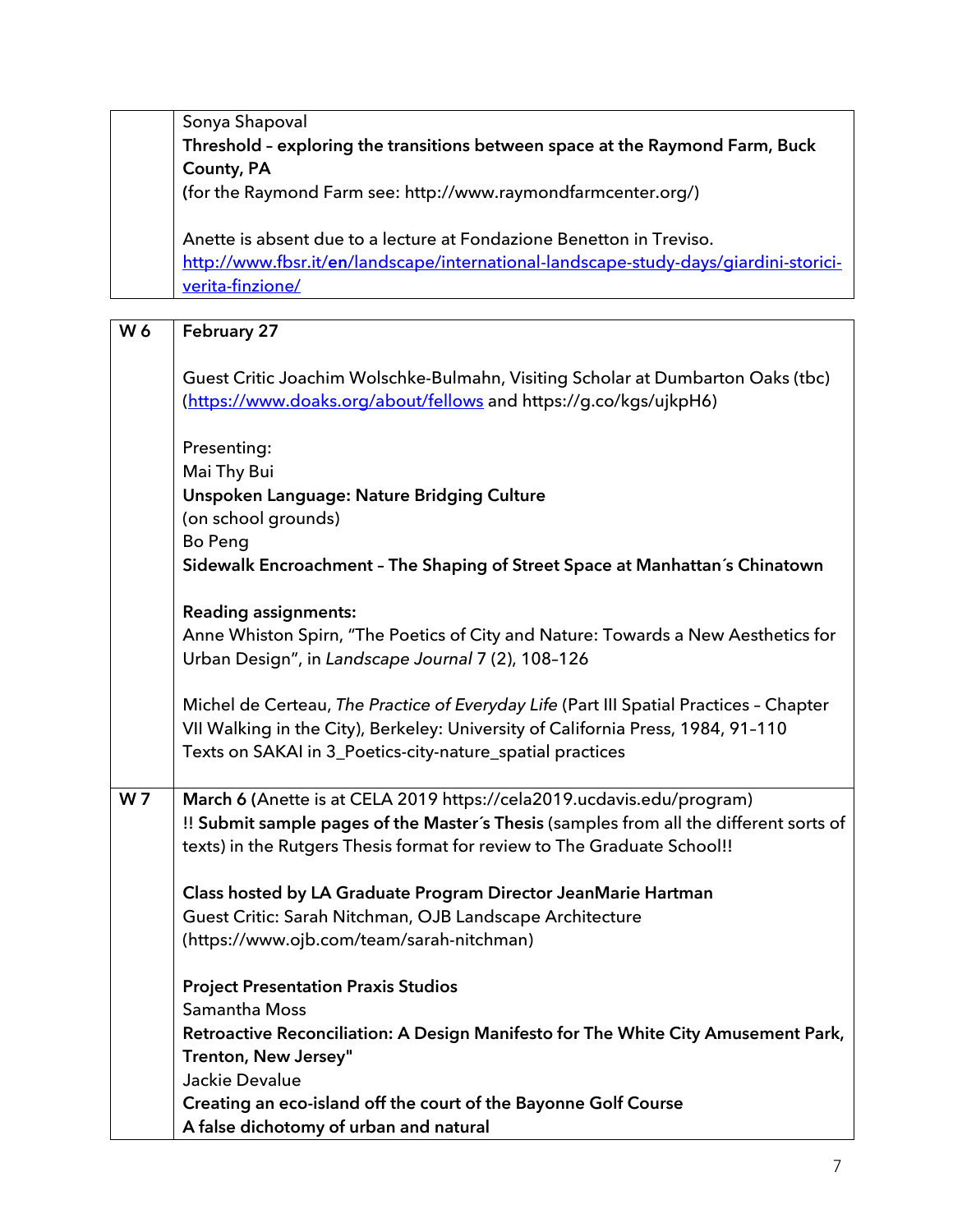|                 | <b>Assignment 4:</b>                                                               |
|-----------------|------------------------------------------------------------------------------------|
|                 | Please read the texts by Karen M'Closkey and Jim Corner that we will discuss on    |
|                 | March 13 and reflect on how you can profit from them for your own design projects. |
|                 | 3 pages (11 point characters, 1.5 line spacing). You are encouraged to add 2-3     |
|                 | representations from your own projects.                                            |
|                 | Texts on SAKAI in 4_Representation I                                               |
| <b>W8</b>       | March 13                                                                           |
|                 |                                                                                    |
|                 | Landscape Architecture and Representation I                                        |
|                 | Drawings, Collage, Photomontage                                                    |
|                 |                                                                                    |
|                 | Critical discussion in class                                                       |
|                 |                                                                                    |
|                 | Karen M'Closkey, "Structuring Relations: From Montage to Model Composite           |
|                 | Imaging", in: Composite Landscapes. Photomontage and Landscape Architecture        |
|                 | (exhibition in the Isabella Stewart Gardener Museum), ed. Charles Waldheim and     |
|                 | Andrea Hansen, Hatje Cantz: 2014, 116-131.                                         |
|                 |                                                                                    |
|                 | James Corner, "Eidetic Operations and New Landscapes", in: Composite               |
|                 | Landscapes [see above], 133-143.                                                   |
|                 | Input lecture by Anette Freytag based on her essay:                                |
|                 | "Back to Form: Landscape Architecture and Representation in Europe after the       |
|                 | Sixities", in: Composite Landscapes. Photomontage and Landscape Architecture       |
|                 | (exhibition in the Isabella Stewart Gardener Museum), ed. Charles Waldheim and     |
|                 | Andrea Hansen, Hatje Cantz: 2014, 92-115.                                          |
|                 |                                                                                    |
| W9              | March 20                                                                           |
|                 |                                                                                    |
|                 | <b>Spring Break. NO CLASS</b>                                                      |
|                 |                                                                                    |
| W <sub>10</sub> | March 27                                                                           |
|                 |                                                                                    |
|                 | Guest Critic Jeanne Haffner, The New York Historical Society                       |
|                 |                                                                                    |
|                 | Presenting:                                                                        |
|                 | Diana Randjelovic                                                                  |
|                 | The Story of Two Rivers: A Journey of Loss and Discovery                           |
|                 | <b>Jillian Dorsey</b>                                                              |
|                 | The Lower Raritan Watershed - A Resident's Guide to Stewardship                    |
|                 | The presenters might ask you to prepare readings that have yet to be announced.    |
|                 |                                                                                    |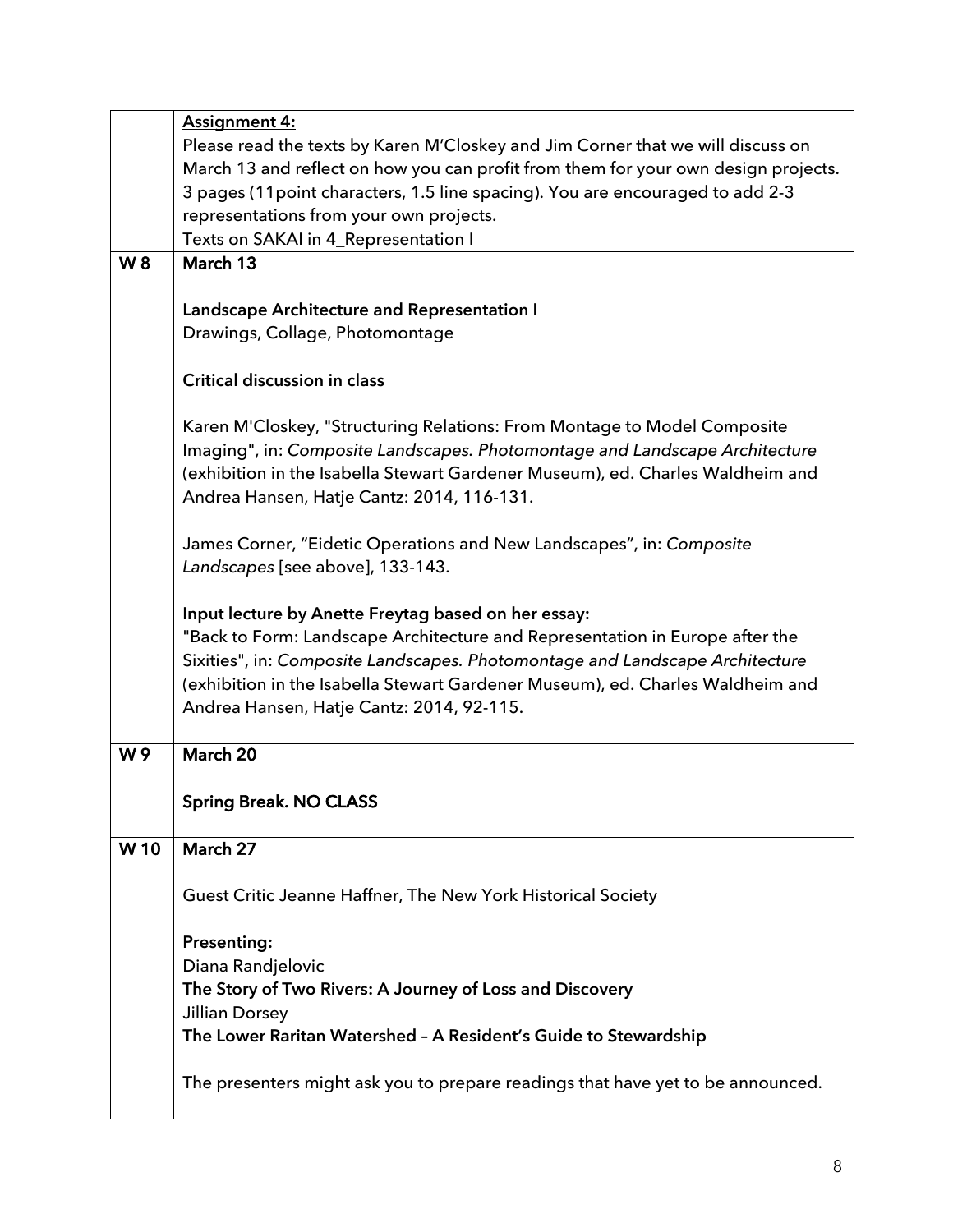|      | Jeanne Haffner is currently Associate Curator of "Hudson Rising", an upcoming<br>exhibition on the environmental history of the Hudson River at the New-York<br>Historical Society (March 1- August 4, 2019). Previously, Jeanne was a fellow at the<br>Harvard University Graduate School of Design (2006-08); a Swiss National Science<br>Foundation fellow at the Department of Architecture at the ETH-Zürich (2010); a<br>fellow at the Max-Planck Institute for the History of Science (2011); a visiting scholar<br>at the Center for Metropolitan Studies at the Technical University in Berlin (2014);<br>and a Postdoctoral Fellow in Urban Landscape Studies at Dumbarton Oaks (Harvard,<br>2015-17). She also taught urban history and theory and environmental history at<br><b>Brown and Harvard Universities.</b> |
|------|----------------------------------------------------------------------------------------------------------------------------------------------------------------------------------------------------------------------------------------------------------------------------------------------------------------------------------------------------------------------------------------------------------------------------------------------------------------------------------------------------------------------------------------------------------------------------------------------------------------------------------------------------------------------------------------------------------------------------------------------------------------------------------------------------------------------------------|
|      | <b>IMPORTANT:</b>                                                                                                                                                                                                                                                                                                                                                                                                                                                                                                                                                                                                                                                                                                                                                                                                                |
|      | → APRIL 1: Diploma Application Period for May Graduation Ends<br>Diploma form deadline.                                                                                                                                                                                                                                                                                                                                                                                                                                                                                                                                                                                                                                                                                                                                          |
|      | Applications include signatures from committee and GPD that work will be sufficient<br>for May graduation.                                                                                                                                                                                                                                                                                                                                                                                                                                                                                                                                                                                                                                                                                                                       |
| W 11 | April 3 (Sam Moss off to LABASH)                                                                                                                                                                                                                                                                                                                                                                                                                                                                                                                                                                                                                                                                                                                                                                                                 |
|      | Landscape Architecture and Representation II                                                                                                                                                                                                                                                                                                                                                                                                                                                                                                                                                                                                                                                                                                                                                                                     |
|      | (Digital) Landscape Modeling and Visualization<br>Computational Methodologies in Landscape Design                                                                                                                                                                                                                                                                                                                                                                                                                                                                                                                                                                                                                                                                                                                                |
|      | <b>Class Readings and Discussion</b>                                                                                                                                                                                                                                                                                                                                                                                                                                                                                                                                                                                                                                                                                                                                                                                             |
|      | Kathryn Gustafson, "Land Movement", in: Thinking the Contemporary Landscape,<br>ed. Christophe Girot and Dora Imhof, New York: Princeton Architectural Press, 2017,<br>155-163                                                                                                                                                                                                                                                                                                                                                                                                                                                                                                                                                                                                                                                   |
|      | Ilmar Hurkxkens, "Instruments of Design: On Surveying and Designing site-specific<br>material" in Pamphlet 19 Field Instruments of Design, Zurich: gta, 2015, 22-33                                                                                                                                                                                                                                                                                                                                                                                                                                                                                                                                                                                                                                                              |
|      | James Melsom, "The apparatus of the invisible landscape: sensing beyond sight", in<br>Pamphlet 19 [see above], 34-46                                                                                                                                                                                                                                                                                                                                                                                                                                                                                                                                                                                                                                                                                                             |
|      | <b>Accompanied by lectures by Anette Freytag</b>                                                                                                                                                                                                                                                                                                                                                                                                                                                                                                                                                                                                                                                                                                                                                                                 |
|      | Not mandatory:<br>Stephen Ervin, "Digital landscape modeling and visualization: a research agenda",<br>in: Landscape and Urban Planning 54 (2001), 49-62.                                                                                                                                                                                                                                                                                                                                                                                                                                                                                                                                                                                                                                                                        |
|      | Texts on SAKAI in 5_Representation II: Digital Models and Field Instruments of<br>Design                                                                                                                                                                                                                                                                                                                                                                                                                                                                                                                                                                                                                                                                                                                                         |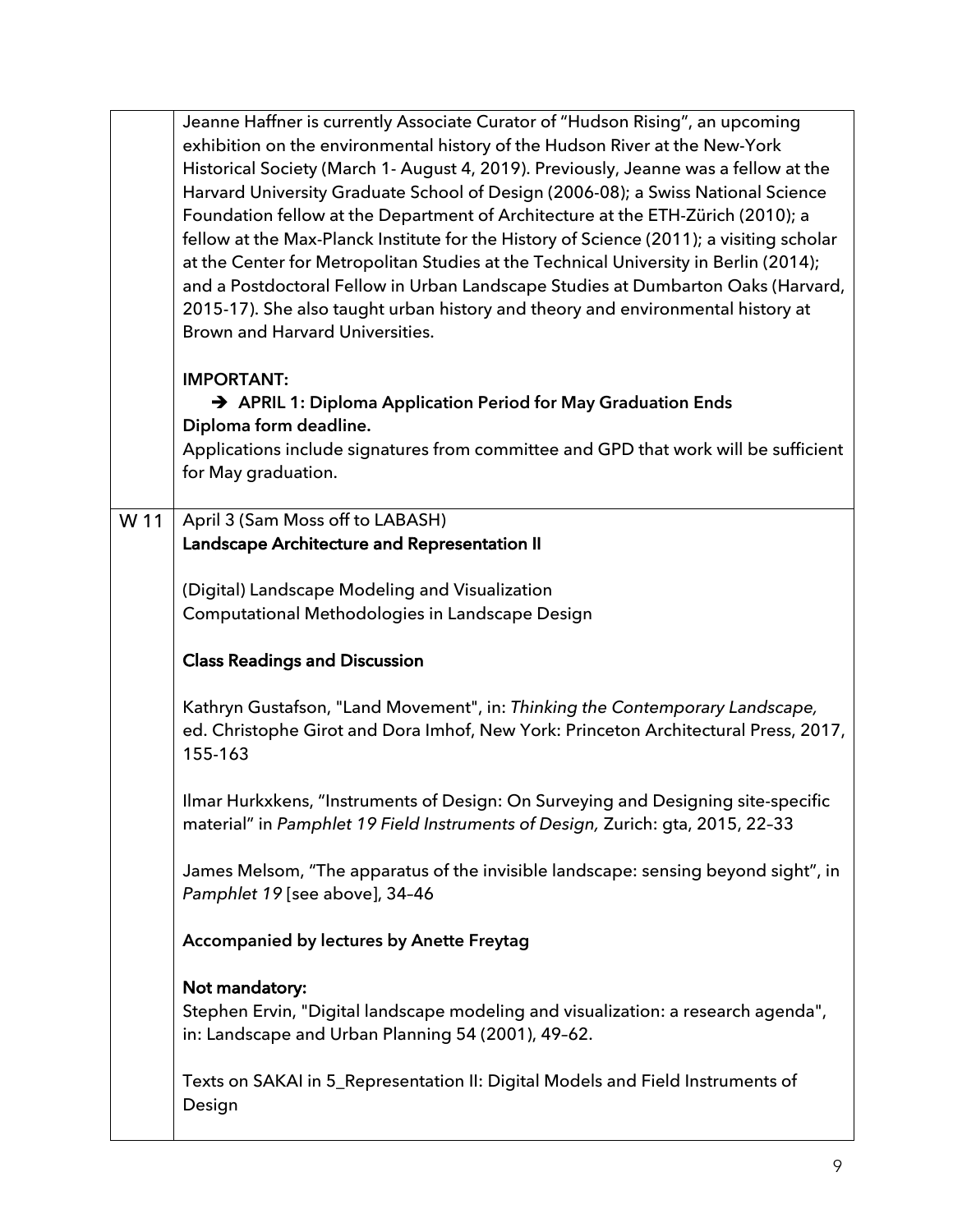| W 12 | April 10                                                                                                                                                                                                                                                                                                                                                                                                                                                                                                                                                      |
|------|---------------------------------------------------------------------------------------------------------------------------------------------------------------------------------------------------------------------------------------------------------------------------------------------------------------------------------------------------------------------------------------------------------------------------------------------------------------------------------------------------------------------------------------------------------------|
|      | <b>Landscape Architecture and Representation III</b><br>Landscape Video and Landscape Audio                                                                                                                                                                                                                                                                                                                                                                                                                                                                   |
|      | Input by Anette Freytag                                                                                                                                                                                                                                                                                                                                                                                                                                                                                                                                       |
|      | <b>Reading assignments:</b><br>Landscape Video. Landscape in Movement, ed. by Christophe Girot and Sabine<br>Wolf, Zurich: gta 2010                                                                                                                                                                                                                                                                                                                                                                                                                           |
|      | April 12th by 4:00pm: Upload of all forms and final thesis.                                                                                                                                                                                                                                                                                                                                                                                                                                                                                                   |
| W 13 | April 17                                                                                                                                                                                                                                                                                                                                                                                                                                                                                                                                                      |
|      | Students choose a topic for this class (announcing it after Spring Break)                                                                                                                                                                                                                                                                                                                                                                                                                                                                                     |
|      | April 19: Field trip to the Exhibition "Hudson Rising" at the New-York Historical<br>Society                                                                                                                                                                                                                                                                                                                                                                                                                                                                  |
|      | Meeting point: 3pm sharp at the entrance of the exhibition<br>New-York Historical Society, 170 Central Park West at Richard Gilder Way (77th<br>Street) New York, NY 10024<br>Please bring 14 USD in Cash. The guided tour for 10 people costs 340 USD.<br>The LA Department co-sponsors this visit with 200 USD.<br>Take the NJ Transit train or a bus to NY Penn Station or NY Port Authority.                                                                                                                                                              |
|      | Take the Subway A or C to 81 Street Museum of Natural History and walk<br>downtown. The New-York Historical Society is adjacent to the Museum of Natural<br>History. (Best train 12:48pm dep. New Brunswick / arr. 1:55pm NYC;<br>A little too tight: 1:20pm dep. New Brunswick / arr. 2:24pm NYP)                                                                                                                                                                                                                                                            |
|      | Guided tour by Associate Curator Jeanne Haffner.<br>Engaging in contemporary Anthropocene debates, the exhibition explores not only<br>ecological change along the Hudson since 1825, but also how people became<br>aware of the human role in the degradation of the river and devised ways to address<br>it. Among the topics investigated are the history of shoreline change and<br>restoration; forestry's role in river protection; and the impact of visual<br>representations on how the river and its environs have been perceived and<br>preserved. |
| W 14 | April 24 - No class in compensation of the field trip "Hudson Rising"                                                                                                                                                                                                                                                                                                                                                                                                                                                                                         |
| W 15 | May 1<br>Discussion on the Portfolio / Participation in the ASLA-Award (or on April 17)<br>Guest: Kathleen John-Alder (tbc)<br>Late April, early May: Public Presentation of Boards (Master's Thesis Works)                                                                                                                                                                                                                                                                                                                                                   |